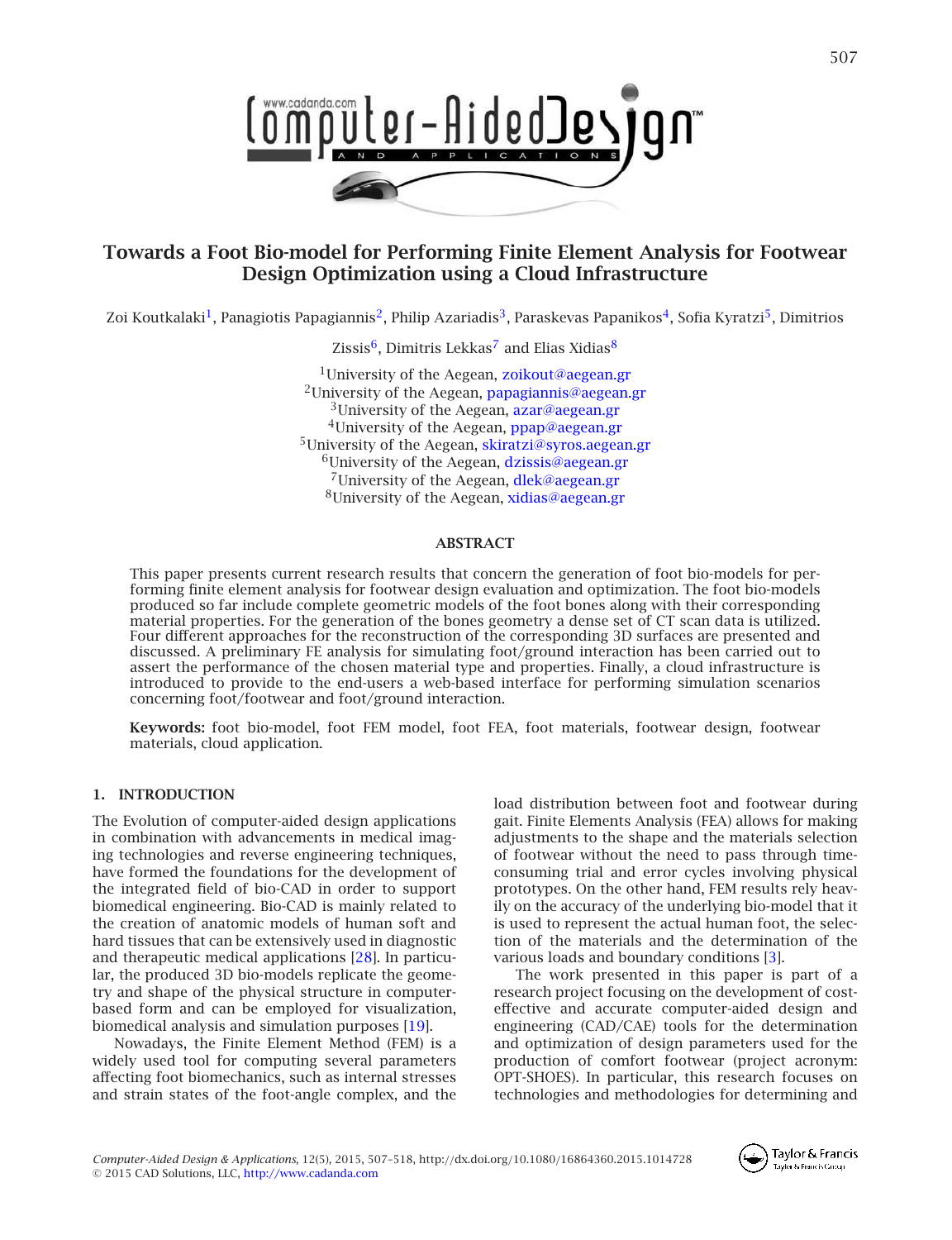optimizing the following footwear related functionalities: fitting, shock absorption, foot plantar pressure distribution and bending/torsion. The determination and optimization of these parameters necessitates the development of (a) highly-accurate foot and shoe models, (b) appropriate FEM of the foot and shoe components, and (c) highly-accurate simulation tools based on human behavioral models for performing FEA. An added goal of OPT-SHOES it to make the entire solution available to the end-user through a cloud based architecture. This benefits end users by eliminating the requirement of investing on expensive software and hardware.

This paper consists of two main parts. The first part focuses on the geometric reconstruction of the foot bones and the second part on the interaction of foot/footwear and ground and on the architecture design of the associated cloud application. In the first part, the production of a foot bio-model from dense CT scans, including the corresponding material properties for hard and soft tissues is presented. Our aim is to critically review existing methodologies in the current state of the art by pointing out crucial phases, problems and/or difficulties. This is done by following four reconstruction approaches, where two commercial software suites and two methods based on Poisson surface reconstruction are employed (see Section [2\)](#page-1-0). The resulting foot bio-models are evaluated based on their applicability for simulation purposes with FEA. In the second part of the paper, we focus on the foot/footwear and ground interaction where a set of material properties for the footwear and ground structures has been developed (see Section [3\)](#page-7-0). These materials are tested in a preliminary FE analysis, which is presented in Section [4.](#page-8-0) Finally, the proposed cloud architecture showing the internal and external interactions between the OPT-SHOES system components is presented in detail in Section [5.](#page-8-1)

# <span id="page-1-0"></span>**2. HUMAN FOOT RECONSTRUCTION**

The human foot consists of 26 bones, 33 joints and various muscles, ligaments and tendons along with soft tissues like vessels, nerves, and the skin. With regard to the human body planes and the directional terms employed by medical practitioners, six foot sides are distinguished (Fig. [1\)](#page-1-1): the medial (or big toe) side, the lateral (or little toe) side, the distal side that is the side away from the foot center, the proximal side that is close to the foot center, the anterior (or front side) and the posterior (or back) side. In addition, there are the dorsal and the plantar surfaces of the foot.

The construction of human soft and hard tissue bio-models is considered in a reverse engineering framework as a reconstruction process that is based on non-invasive imaging techniques. Computed Tomography (CT), Magnetic Resonance Imaging (MRI)



<span id="page-1-1"></span>Fig. 1: The main directional sides of a foot.

and Ultrasonography are frequently used for this purpose since they provide structural information, physical properties and geometric data of human body through a series of tomographic images. The different capacity of each technique to penetrate human hard and soft tissues underline a tissue oriented acquisition process that is highly associated to the desired degree of resolution of the produced tissue images [\[20](#page-10-2)].

#### **2.1. Geometric Modeling of the Foot Bones**

In the last thirty years significant research efforts have focused on three-dimensional rebuilding of biomodels from (CT) and (MRI) data. The main steps for the construction of a 3D bio-model include (i) image acquisition, (ii) image processing and (iii) the 3D reconstruction of the tissue. Image processing involves image segmentation to regions of interest that best describe the boundaries and the inner parts of the tissue to be constructed. Every pixel of each image takes grayscale values which are interpreted as different intensity values. Segmentation of medical images is a difficult task due to the complexity of human tissues, image noise, and the ambiguity of image data that frequently includes pixels with overlapping or close scalar values, resulting in an inaccurate representation of tissue contours [\[8](#page-10-3)]. Currently, semi-automated segmentation approaches are preferred, which employ processing methods such as the snake technique  $[13]$  and the edge-based seg-mentation [\[31\]](#page-11-1) combined with a manual intervention mainly in pre-processing stage for the image thresholding and in post-processing stage for further image readjustments.

In this work, a complete reconstruction of foot bones from dense CT scans using four different approaches is presented. The first approach is based on the commercial software MIMICS. The second follows a Reverse Engineering (RE) methodology where a point-cloud is extracted from CT scans for each bone. Then, basic RE techniques are applied to reconstruct the bone surface by using the commercial software Geomagic. The last two approaches implement the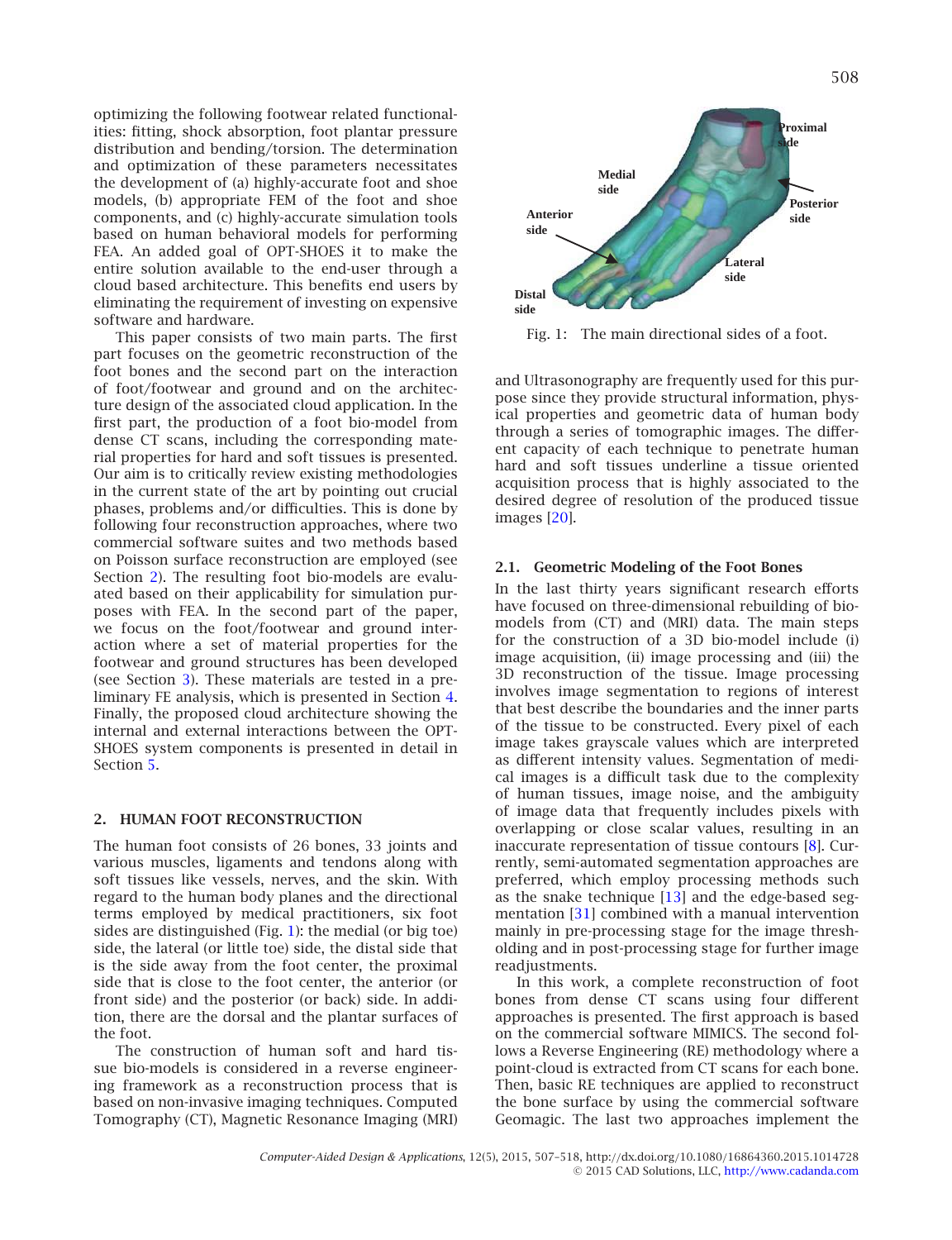Poisson surface reconstruction method [\[15](#page-10-5)[,16](#page-10-6)]. The purpose of this section is to highlight the difficulties and the most critical phases of each reconstruction process and to evaluate the resulting foot bio-models with respect to their applicability for FE analysis.

## *2.1.1. Bones reconstruction through MIMICS*

Foot data used in this research is based on a set of CT scans taken on a foot of a healthy male subject with a resolution of 0.5 mm. There are about 800 different foot sections in the available dataset. The main tasks and difficulties during the reconstruction process are focused on image segmentation. More specifically, the boundaries and the included area of each bone are determined in every section in a semi-automatic way. This is the most difficult and critical part of the reconstruction process since it requires extensive manual work and knowledge of the human foot anatomy. This process is performed by defining a mask for each bone. This mask is used to segment intensity values in every section. Given the set of masks for each bone the software is able to perform 3D surface reconstruction using a boundary representation (mesh).

An example of this process is given in Fig. [2](#page-2-0) where the reconstruction process of the ankle bone is depicted. The process is initiated by the identification of the angle bone in each CT section (Fig.  $2(a)$  $2(a)$ ). Then a mask is created (Fig.  $2(b)$  $2(b)$ ) and improved (Fig.  $2(c)$ ) to reflect the boundary and the included area of the bone. This process is repeated for each CT section where the ankle bone is identified. Then the software produces a 3D surface model of the identified bone (Fig. [2\(](#page-2-0)d)). Failing in manually determining the correct interior part of the bone will result to wrong bone geometric reconstruction.

#### *2.1.2. Bones reconstruction through a reverse engineering approach*

Given the segmented image sections that are produced from the previous process a point-cloud is generated for each one of the foot bones. The point-cloud is generated by sampling the boundaries of the mask on the corresponding image sections. Putting the sampled points along an axis following a 0.5 mm interval, one is able to obtain a point-cloud for each bone. The main goal of this approach is to produce a surface model of each bone based on the corresponding point-cloud data. This is a typical reverse engineering (RE) approach which consists of the following basic phases [\[29](#page-11-2)]: (a) data pre-processing, (b) parameterization and surface generation (mesh) and (c) surface smoothing. These phases have been realized through the commercial software Geomagic.

Pre-processing concerns the removal of noisy data and possible outliers in the point-cloud. Usually, the point-cloud produced from the previous procedure doesn't contain noisy data and/or outliers. Surface generation concerns the production of a threedimensional triangle mesh of the cloud surface. Care has to be taken in order to remedy triangles with wrong orientation or ill geometry (too small ankles or spikes). Local remeshing techniques and surface smoothing are commenced to eliminate these artifacts. The tradeoff in this step is that the smoother the resulted surface the less approximates the original point-cloud.

The aforementioned reverse engineering process is depicted in Fig. [3](#page-3-0) with the ankle bone example. The initial point-cloud is given in Fig. [3\(](#page-3-0)a) while the result of the mesh generation is depicted in Fig. [3\(](#page-3-0)b). All data points are vertices of the generated triangle mesh so the reconstruction error in this phase can be regarded as equal to zero. Fig.  $3(c)$  $3(c)$  depicts the surface resulted after the application of a smooth operation. The new surface is smoother and free from ill triangle elements, and approximates the original data with a  $\pm$  0.35 mm accuracy (Fig. [3\(](#page-3-0)d)) which is acceptable for the purposes of this research.

# *2.1.3. Bones reconstruction through the Poisson surface reconstruction method*

Poisson reconstruction is a global solution to the surface reconstruction problem that considers all the data at once. Here, the input data  $\vec{V}$  are oriented points which consist of the original point-cloud and associated normal vectors that point inwards to the surface [\[15](#page-10-5)]. Poisson reconstruction creates smooth watertight surfaces that robustly approximate noisy data. However, it is not well suited for non-zero genus surfaces.



<span id="page-2-0"></span>Fig. 2: The main phases of the ankle bone reconstruction process.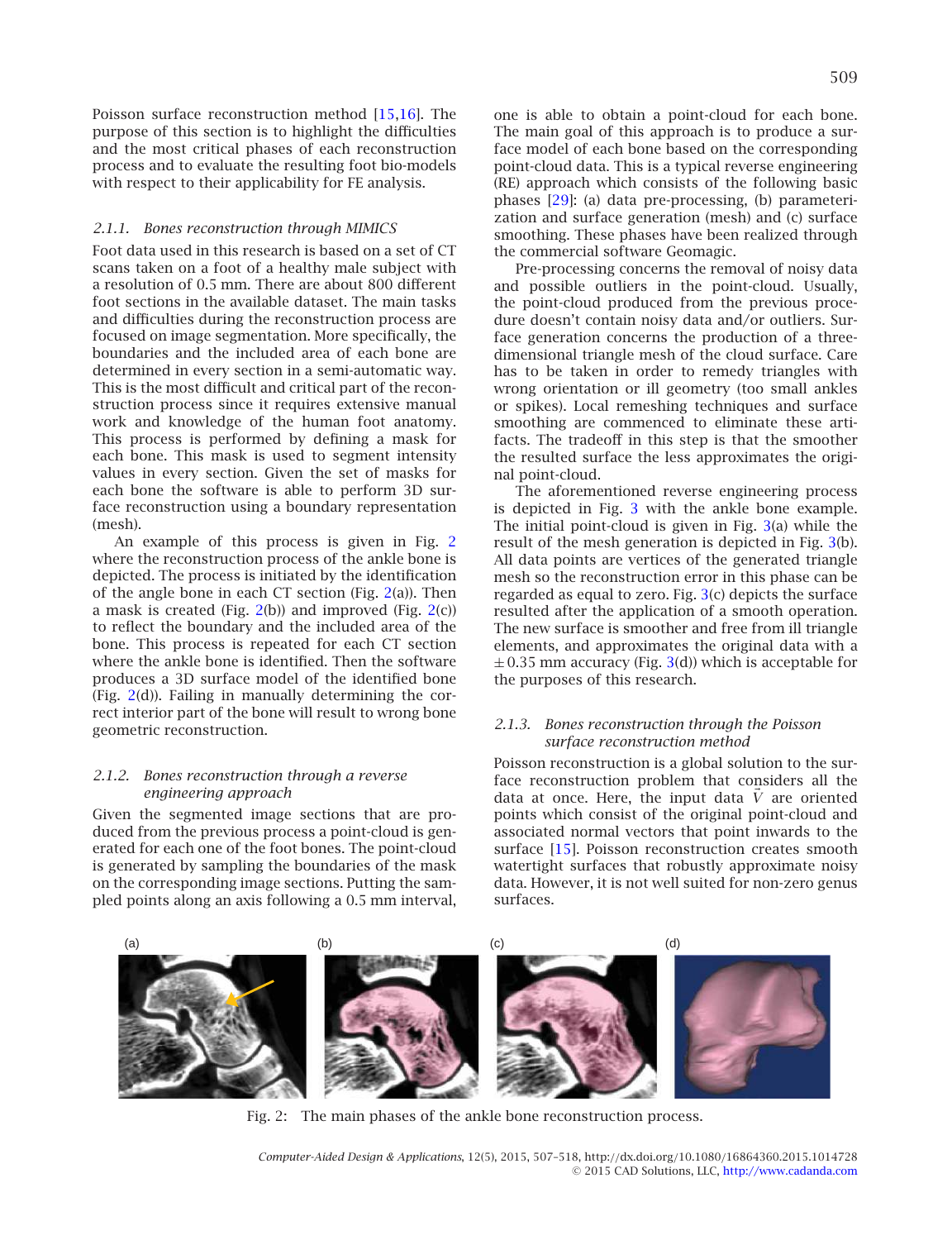

<span id="page-3-0"></span>Fig. 3: The main phases of the ankle bone reverse engineering process.

In this method the problem of surface reconstruction is approximated using an implicit function framework. A 3D indicator function *x* is computed which is defined as 1 at points inside the model, and 0 at points outside. Then, the reconstructed surface (triangle mesh) is obtained by extracting an appropriate isosurface. The gradient of the indicator function is a vector field that is zero almost everywhere (since the indicator function is constant almost everywhere), except at points near the surface, where it is equal to the inward surface normal. Thus, the oriented point samples can be viewed as samples of the gradient of the model's indicator function. The problem of computing the indicator function thus reduces to finding the scalar function *x* whose gradient best approximates the vector field  $\vec{V}$  defined by the samples. In mathematical formulation this problem is equivalent to  $\min_x || \nabla x - \vec{V} ||$  which can be transformed (by applying the divergence operator) to the Poisson problem  $\Delta x = \nabla \cdot \nabla x = \nabla \cdot \vec{V}$ . For an arbitrarily sample point **p**, this problem can be also written as

$$
E(x) = \int \left\| \nabla x(\mathbf{p}) - \vec{V}(\mathbf{p}) \right\|^2 d\mathbf{p} \tag{2.1}
$$

The scalar indicator function is represented in an adaptive octree and it is iso-contoured using an adaptive marching cubes algorithm. Details on this method can be found in the work of Kazhdan et al. [\[15\]](#page-10-5).

In order to apply this method to our foot-bones reconstruction problem the required set of oriented data should be produced out of the original pointcloud. The main sub-problems in this task are, first, to produce accurate normal vectors and, then, to ensure their consistent orientation. These issues are tackled in the next subsection.

*2.1.3.1. Generation of oriented data.* The focus of this section is on the production of the necessary oriented data  $\vec{V}$ . For the calculation of the normal vectors  $\mathbf{n}_i \in \mathbb{R}^3$ ,  $i \in \{1, ..., N\}$  a moving least squares approach has been used according to [\[1\]](#page-10-7). Let  $\mathbf{p}_i \in$  $\mathbb{R}^3$ ,  $i \in \{1, ..., N\}$  be the cloud points,  $\mathbf{r}_j, j \neq i$  be the point of interest and **n** the corresponding normal vector. A local support plane *H* is considered that passes through  $\mathbf{r}_i$ . This plane is computed by minimizing the weighted distances of the points  $\mathbf{p}_i$  to *H*. The weights are computed from the distances of  $\mathbf{p}_i$  to  $\mathbf{r}_i$ using a smooth, positive, monotone decreasing function  $\theta = \frac{1}{1 + ||\mathbf{p}_i - \mathbf{r}_j||}$ . In this way, a weighted least squares problem is formulated which is solved by minimizing

$$
\sum_{i=1}^{N} \left[ \mathbf{n} \cdot (\mathbf{p}_i - \mathbf{r}_j) \right]^2 \theta (\|\mathbf{p}_i - \mathbf{r}_j\|)
$$
 (2.2)

In bilinear form Eqn.(2.2) can be rewritten as

$$
\min_{\|\mathbf{n}\|=1} \mathbf{n}^{\mathrm{T}} \mathbf{B} \mathbf{n} \tag{2.3}
$$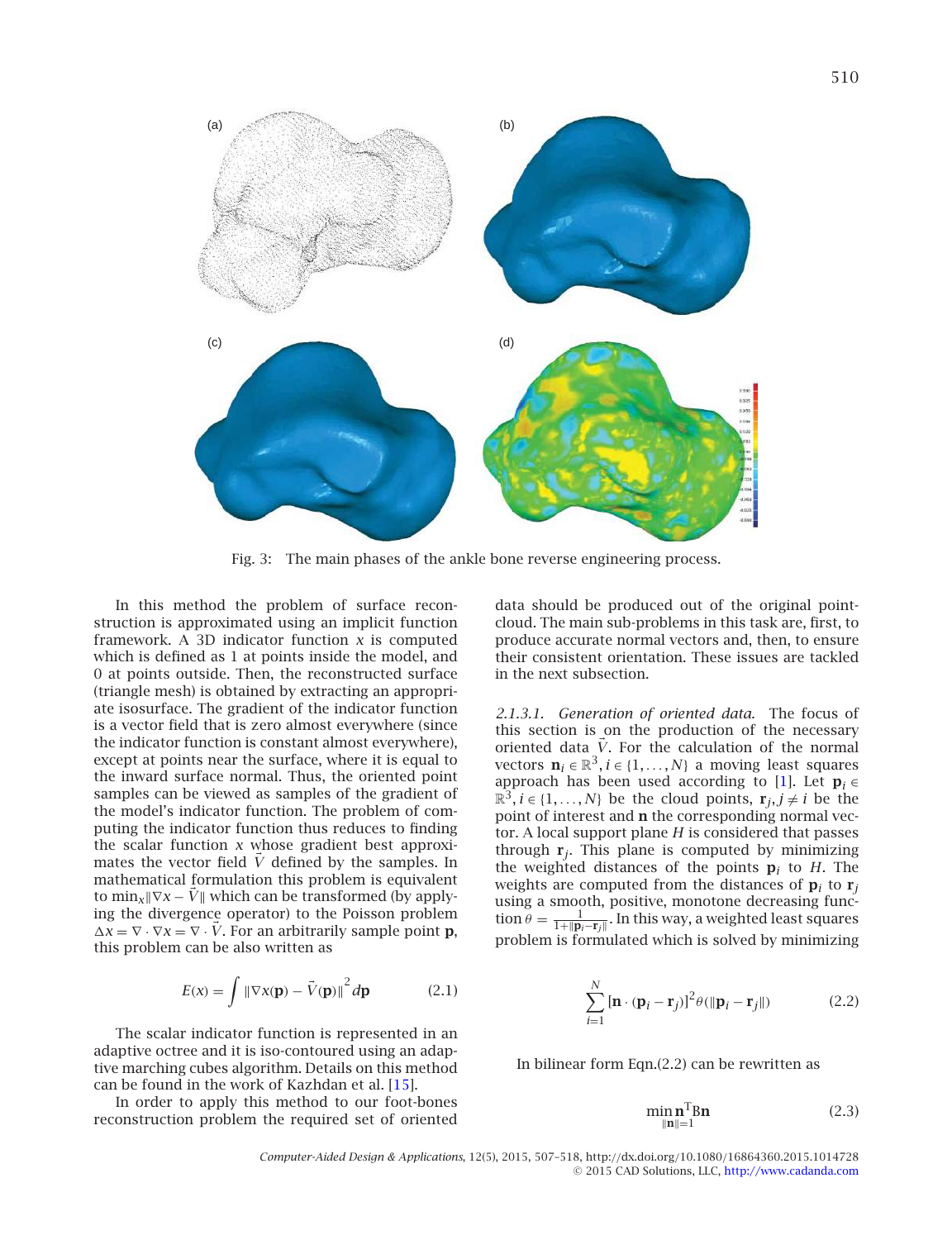where  $B = \{b_{kl}\}\$ is the weighted co-variance matrix

$$
b_{kl} = \sum_{i=1}^{N} \theta(p_{ik} - r_{jk})(p_{il} - r_{jl})
$$
 (2.4)

The required normal vector corresponds to the eigenvector of B with the smallest eigenvalue. The normal vectors produced from the above procedure need to be oriented in a consistent way in order to ensure an oriented dataset  $\vec{V}$  as input for the reconstruction method. For the normals orientation we have used the Euclidean Minimum Spanning Tree (EMST) [\[9](#page-10-8)]. In this method, a connected graph is formulated with edge cost equal to  $1 - |\mathbf{n}_i \cdot \mathbf{n}_i|$ , which expresses the cost of propagating the orientation of  $\mathbf{n}_i$  to its neighboring normal vector  $\mathbf{n}_i$ . A propagation order can be achieved by traversing the minimal spanning tree (MST) of the resulting graph. This propagation order favors normal vectors which are almost parallel and has proven to be more robust compared to the propagation based on Euclidean proximity.

*2.1.3.2. Example.* The applicability of the above methods to the ankle bone example (see point-cloud at Fig.  $3(a)$  $3(a)$ ) is demonstrated in this subsection. Using the MLS method the normal vectors shown in Fig.  $4(a)$  $4(a)$ have been computed. Clearly, the normal vectors do not follow a consistent orientation. The normal vectors orientation is corrected by using the EMST method as it is shown in Fig. [4\(](#page-4-0)b).

Having a set of oriented data  $\vec{V}$  the application of Poisson reconstruction is feasible. Our implementation is based on a variant of the algorithm proposed in [\[15](#page-10-5)] which can be found in the CGAL library [\(www.CGAL.org\)](file:www.CGAL.org). In this implementation the indicator function is constructed over a refined 3D Delaunay triangulation of the pointset instead of an adaptive octree. The most important variable in the reconstruction process is the "approximation distance" which determines the size and number of the tetrahedrals produced during the 3D Delaunay triangulation. A small value will result in the production of a detailed triangulation. This value is scaled according to the average distance of the point-cloud points and it has no effect on the final result when it is much smaller than the latter.

Three different cases of ankle bone reconstruction are depicted in Fig. [5](#page-5-0) where the effect of the "approximation distance" parameter is visible. Larger values result to smoother surface reconstructions with smaller number of triangles but with a higher deviation from the original dataset, as it is shown in the "Avrg. Error" parameter.

*2.1.3.3. Bones reconstruction through the screened Poisson surface reconstruction method.* Although with the previous method we were able to handle almost all foot bones, in some cases the method failed to produce adequate results. For example, the shank bone has a flat upper area corresponding to the boundaries of the effective area of the CT scanner. This flat area is not reconstructed accurately as it is shown in Fig. [6\(](#page-5-1)a). With the screened Poisson surface reconstruction method, which is reviewed in this subsection, we were able to solve this issue as it is shown in Fig.  $6(b)$  $6(b)$ .

In [\[16\]](#page-10-6) the initial Poisson reconstruction method has been revised to explicitly incorporate the data points as interpolation constraints. In the revised method data fidelity terms are used to "screen" the associated Poisson equations. These screening terms correspond to a soft constraint that encourages the reconstructed isosurface to pass through the input points. More specifically, the set of input points  $P =$  ${\bf p}_i$  is associated with weights  $w: P \to \mathbb{R}^+$ . Then a new soft term is incorporated to the problem (2.1) that



Fig. 4: (a) The initial and (b) the final normal vectors orientation.

<span id="page-4-0"></span>*Computer-Aided Design & Applications*, 12(5), 2015, 507–518, http://dx.doi.org/10.1080/16864360.2015.1014728 © 2015 CAD Solutions, LLC, <http://www.cadanda.com>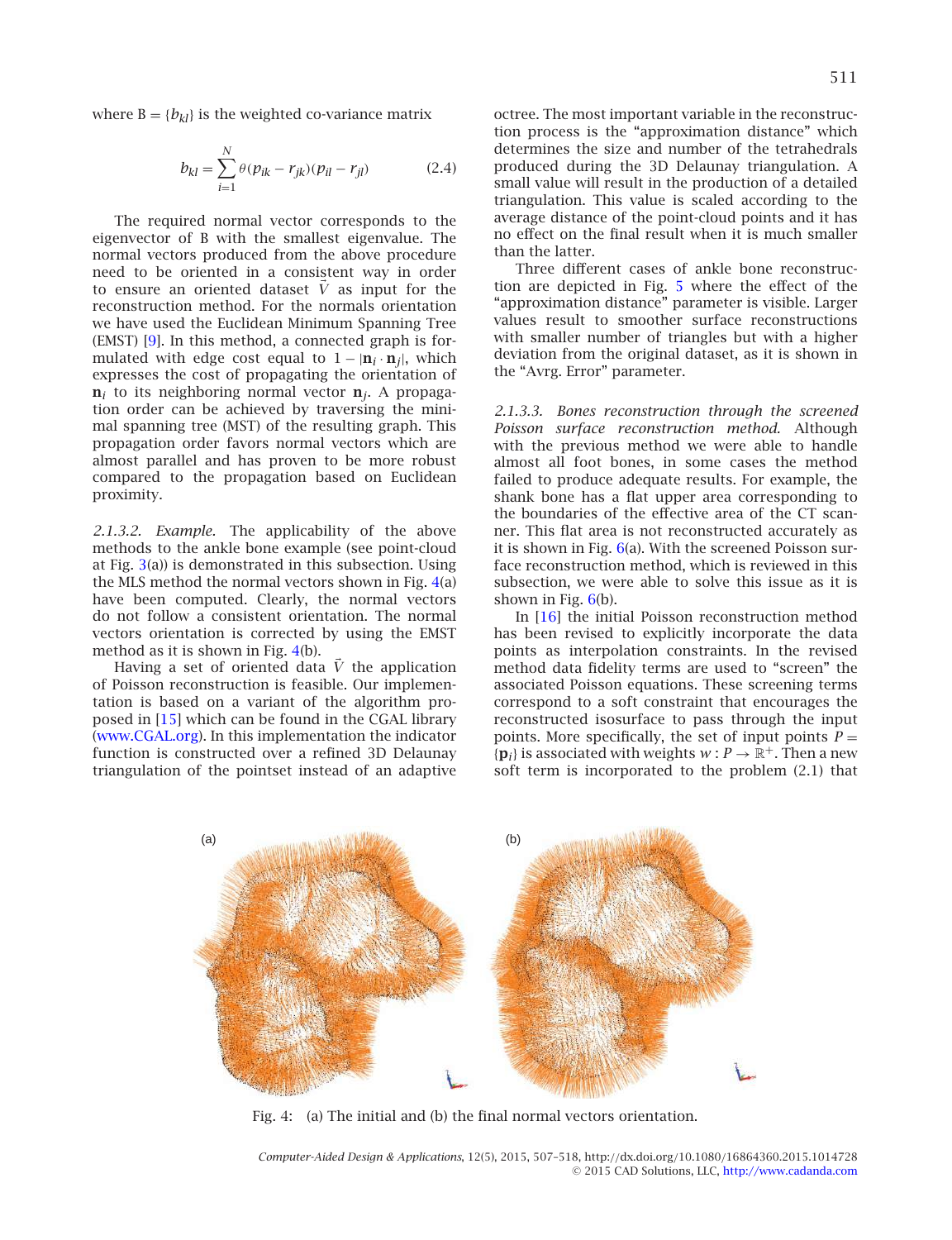

Fig. 5: Reconstructions of the ankle bone using the Poisson method and different values of the approx. distance parameter.

<span id="page-5-0"></span>

<span id="page-5-1"></span>Fig. 6: Reconstructions of the shank bone using (a) the original and (b) the screened Poisson surface reconstruction method. Clearly, the original method fails to reproduce accurately flat bone areas.

penalizes the function's deviation at the data points:

$$
E(x) = \int ||\nabla x(\mathbf{p}) - \vec{V}(\mathbf{p})||^2 d\mathbf{p} + \frac{a \cdot \text{Area}(P)}{\sum_{\mathbf{p} \in P} w(p)} \sum_{\mathbf{p} \in P} w(\mathbf{p}) x^2(\mathbf{p})
$$
\n(2.5)

where *a* is a weight that trades off the importance of fitting the gradients and fitting the values, and Area(*P*) is the area of the reconstructed surface, estimated by computing the local sampling density as in [\[15](#page-10-5)]. The method is implemented using a conforming octree achieving a linear time complexity with respect to the number of data points. The authors have released the corresponding source code [\[14\]](#page-10-9).

With the revised method we are able to (a) improve the reconstruction accuracy both globally and locally by incorporating confidence values to the data points, (b) to generate several versions of the bone surfaces according to the desired accuracy and smooth level. These features are important in our effort to derive the most appropriate FE model of the foot bones structure. With the revised method there is a large set of parameters that affect the quality and accuracy of

the produced reconstructed surface. The most important parameter is the allowed octree depth which determines the depth at which the data point will be subdivided, which in turn determines the depth that the Poisson problem will be solved. A depth value *d* implies that the Poisson problem will be solved at octree depth  $2^d \times 2^d \times 2^d$ .

Three different surface reconstructions of the ankle bone are shown in Fig. [7](#page-6-0) using different values for the octree depth. In all cases the data points have a weight factor equal to 4. At lower depth values the method produces a very smooth surface (see Fig.  $7(a)-(b)$  $7(a)-(b)$ ). At depth value equal to 8 a very detailed surface reconstruction of the ankle bone is derived. In all cases the reconstruction accuracy is superior compared to the reconstructions of the original method.

#### *2.1.4. Final reconstruction of foot bones*

All four presented methodologies were able to generate 3D models of the foot bones. The complete foot bone models are depicted in Fig. [8.](#page-6-1) The commercial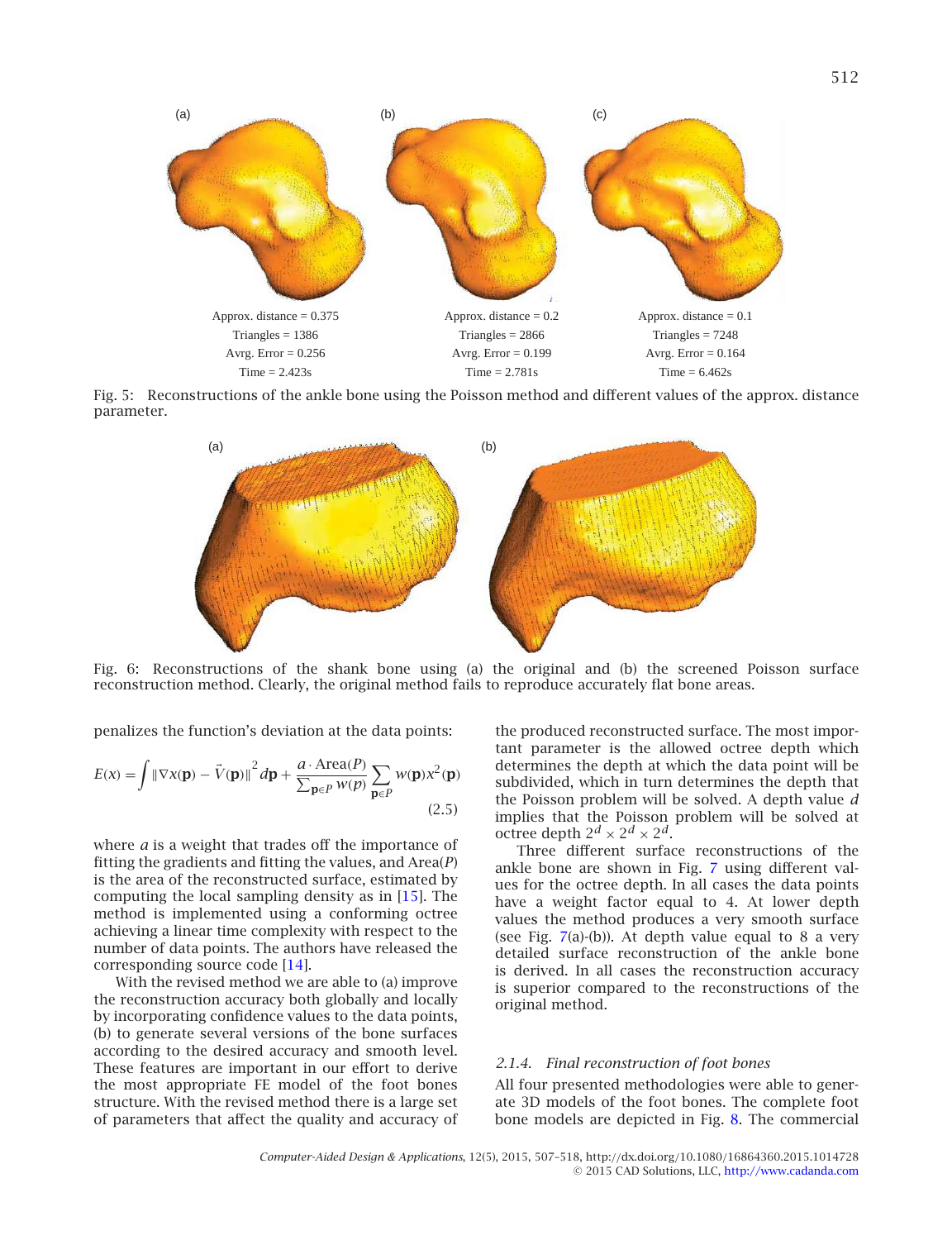

<span id="page-6-0"></span>Fig. 7: Reconstructions of the ankle bone using different values of the octree depth parameter.



<span id="page-6-1"></span>Fig. 8: Complete bio-models of the foot bones structure: (a) MIMICS result, (b) RE result, (c) Poisson method result and (d) Screened Poisson method result.

software produced highly accurate bone models with the cost of extensive manual work (see Fig.  $8(a)$  $8(a)$  and (b)). On the other hand, the Poisson reconstruction methods produced smoother surfaces and did not require any user interference. They work automatically as long as the required oriented pointset is provided. The generation of the oriented pointset out of the original point-cloud can also be done in an automatic way.

However, one has to bear in mind that the reconstructed bones will be used as an input for producing corresponding FE models for use in simulation purposes. Therefore, the encapsulation of small surface details like e.g. bone roughness is unnecessary and undesirable. For a successful FE model of a bone bio-model one has to balance between reconstruction accuracy and model complexity. For these reasons bio-models that provide enough accuracy and smoothness are favorable. In our case, for FEA experimentation we didn't use the third model due to the local accuracy problems denoted in Fig. [6.](#page-5-1) The selection of the most appropriate model for FE analysis depends on the pre-processing capabilities of the FEA software. If the pre-processor is unable to produce high-quality adaptive meshes with varying density then a smooth model like the one in Fig.  $8(d)$  $8(d)$  is

advisable to be used. On the other hand, either one of the three models is an excellent base for a quality meshing.

## **2.2. Assignment of Material Properties for Foot Bio-models**

Deciding on the mechanical properties of the hard and soft human tissues is an important part for the FEA systems involving the human foot. From the pioneering work of Katz in the 1970's (cited in [\[23](#page-11-3)], p102), to the recent work of Cheung and Zhang in 2006 [\[5](#page-10-10)] and to the present day, relevant data for human tissues have been documented and assigned to models of the human foot. Finite Elements Analysts of the human foot, tend to distinguish five distinct types of tissue, i.e., bones, ligaments, cartilage, plantar fascia and soft tissue. Though, anatomically not fully accurate (e.g. some very small and short skeletal muscles exist  $[14]$ ), this view is considered a reasonable approximation to modeling the human foot. Up until now, hard tissue materials have been considered isotropic and linear-elastic, whereas soft tissues as materials possessing either a non-linear visco-elastic or hyperelastic behavior.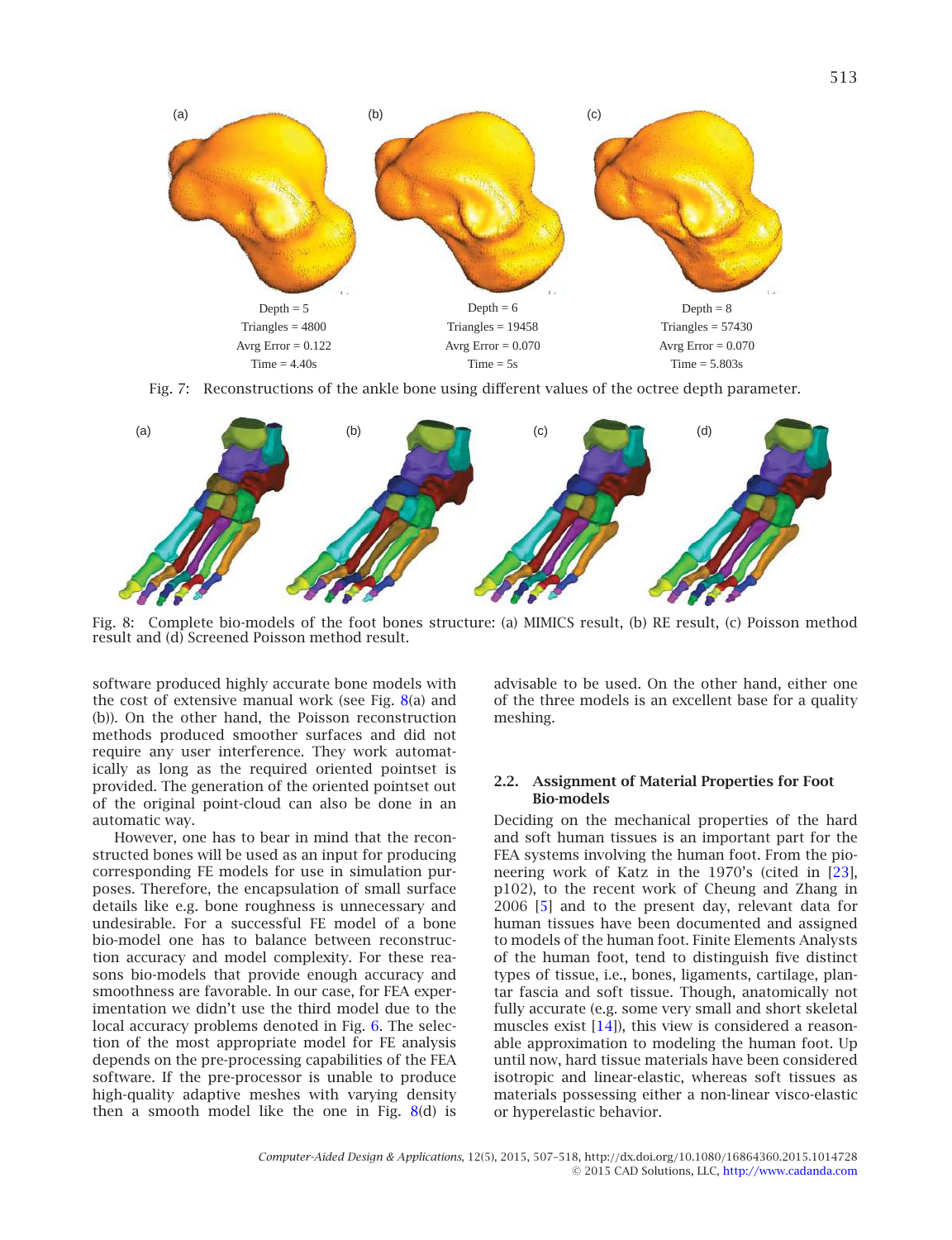| Component                      | Element type                             | Young's modulus E (MPa) | Poisson's ratio v | Cross Section $\text{(mm}^2)$ |
|--------------------------------|------------------------------------------|-------------------------|-------------------|-------------------------------|
| Bony structures<br>Soft tissue | 3D-tetrahedra<br>3D-tetrahedra           | 7300<br>Hyperelastic    | 0.3               |                               |
| Cartilage                      | 3D-tetrahedra                            |                         | 0.4               |                               |
| Ligaments<br>Fascia            | Tension-only truss<br>Tension-only truss | 260<br>350              |                   | 18.4<br>58.6                  |

<span id="page-7-1"></span>Tab. 1: Material Properties.

Table [1,](#page-7-1) cites material properties as used by Cheung and Zhang [\[5](#page-10-10)], Shariatmadari et al. [\[26\]](#page-11-4) and that have been adopted for use in this research. The measured or estimated values for material properties by other researchers differ quite often depending on the method of measurement or theoretical model used respectively [\[3](#page-10-1)[,10](#page-10-11)[,24\]](#page-11-5).

Bones are considered composite materials, consisting of cortical and trabecular tissue, each also considered a composite material in its own right [\[10\]](#page-10-11). Relevant mechanical models have been developed (see Oyen and Ferguson in [\[23](#page-11-3)]). The proposed Young's modulus and Poisson's ratio for the bones were assigned as 7300 MPa and 0.3, respectively, according to the human foot model developed by Gefen et al. [\[7\]](#page-10-12). These values were estimated by averaging the elasticity values of cortical and trabecular bones in terms of their volumetric contribution to the composite.

The Young's modulus of the cartilage [\[2](#page-10-13)[,18](#page-10-14)], ligaments [\[27\]](#page-11-6) and the plantar fascia [\[30](#page-11-7)] were selected from the literature. The ligaments and the plantar fascia are assumed to be tension only truss elements, while the cartilage is assigned with a Poisson's ratio of 0.4 for its nearly incompressible nature.

## <span id="page-7-0"></span>**3. ASSIGNMENT OF MATERIAL PROPERTIES OF GROUND/FLOOR AND FOOTWEAR**

The foot is expected to be in contact with the ground/floor (bare foot to ground contact) and the footwear (foot – footwear to ground contact). In many simulation cases the aim is to estimate the transfer of ground reaction forces to the foot, therefore the most significant part of footwear is the lower subassembly. A typical arrangement of parts for the lower subassembly is that of the outer or lower sole, the mid-sole and the in-sole. Optionally, in the footwear structure, consideration may be given to rigid heels, sole stiffening elements and sidewalls of the footwear upper. This paper, summarizes artificial materials, which account for most modern worldwide footwear production and are listed in Tab. [2.](#page-7-2)

Pure elastomers (e.g. polyisoprene rubber) are hyperelastic whereas the other materials are viscoelastic. However, Cheung and Zhang [\[5\]](#page-10-10) have assumed isotropic and linear elastic properties for all materials rather than non-linear viscoelastic. On the other hand Lemmon et al. [\[17](#page-10-15)] have assumed isotropic hyperelastic behavior for PU (that are not pure hyperelastic materials) and other polymer foams, which is expressed with a third order polynomial. Currently, the linear and isotropic approach is followed, since a similar approach applies also to floor and human tissue materials.

The material choice for the floor and the ground is also important. Shariatmadari et al. [\[26](#page-11-4)] in their FE analysis of a human foot model, assumed that the floor (or ground) is homogeneous and isotropic material with Young Modulus equal to 209 GPa and Poisson's ratio equal to 0.3. With regard to the friction between the bare foot and the floor Cheung and Zhang [\[5](#page-10-10)] proposed a coefficient of dry friction equal to 0.6. The same coefficient is assumed with regard to the friction between the foot and single density PU insoles. On the other hand, when modeling poron insoles, Shariatmadari et al. [\[26](#page-11-4)] assumed a coefficient of dry friction equal to 0.1.

| Material                          | Footwear Part                          | Young Modulus<br>E(GPa) | Poisson Ratio y | Density (g $\rm cm^{-3}$ ) |
|-----------------------------------|----------------------------------------|-------------------------|-----------------|----------------------------|
| Natural (or isoprene)<br>"rubber" | Out-sole                               | $0.015 - 0.025$         | 0.499           | 0.93                       |
| PU single density                 | Out-sole, mid-sole                     | $0.04 - 0.12$           | $0.26 - 0.33$   | $0.7 - 1.15$               |
| PU double density                 | Out-sole                               | $1.30 - 2.10$           | $0.4 - 0.416$   | $1.12 - 1.24$              |
| EVA.                              | Mid-sole                               | $0.01 - 0.04$           | $0.47 - 0.49$   | $0.945 - 0.955$            |
| PU foam                           | In-sole                                | $0.01 - 0.03$           | $0.23 - 0.33$   | $1.12 - 1.24$              |
| ABS copolymer                     | Out-sole, heel, stiffening<br>elements | $11 - 29$               | $0.391 - 0.422$ | $1.01 - 1.21$              |

<span id="page-7-2"></span>Tab. 2: Footwear Material Assignment and Properties (at 20°C).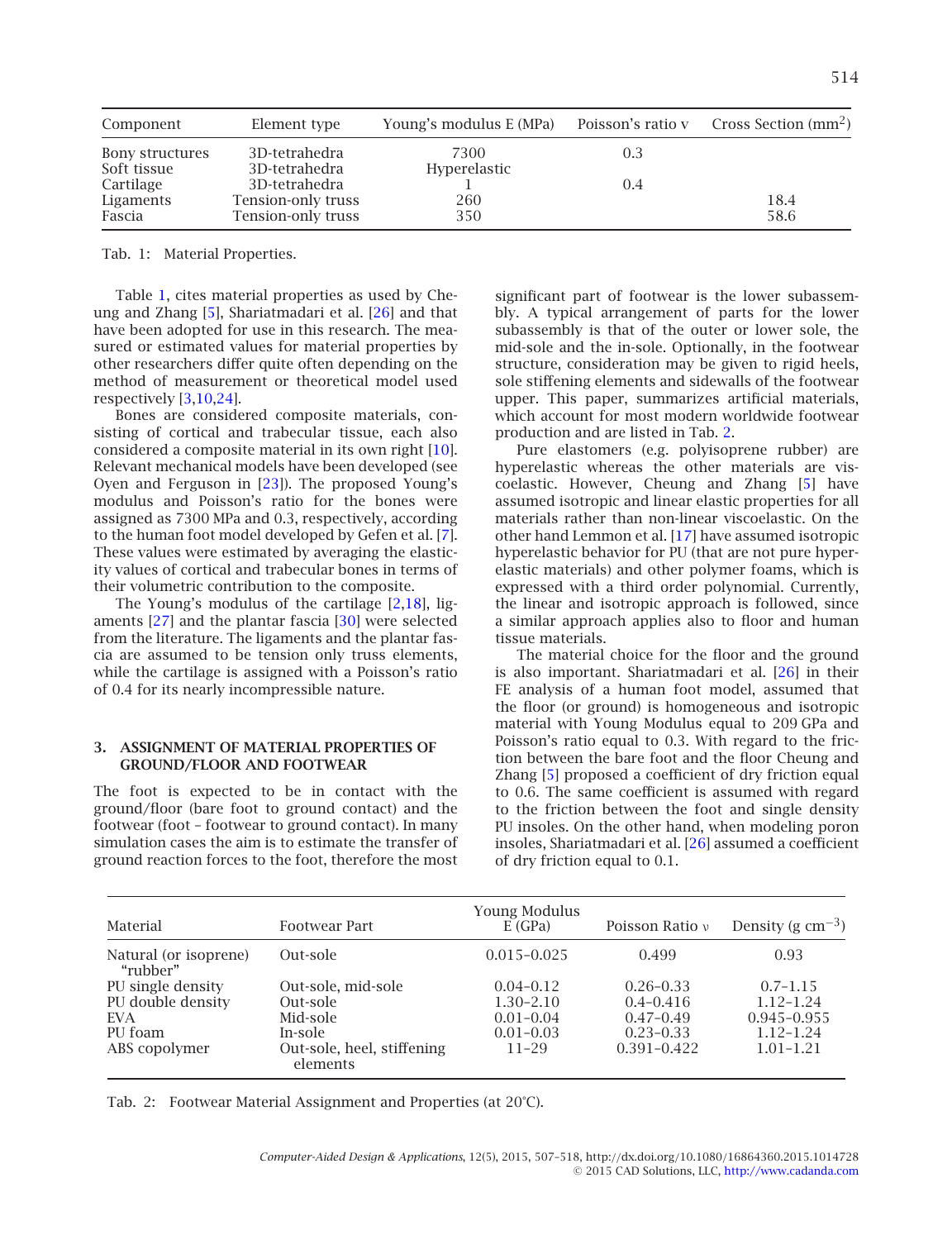# <span id="page-8-0"></span>**4. PRELIMINARY FE ANALYSIS OF FOOT/GROUND INTERACTION**

We have used a simplified 3D bio-model of the foot which consists of the bony structure and the soft tissue structure that are assumed bonded for these trial runs. The goal of the trial runs was to investigate the convergence of the model with respect to non-linear material models for the soft tissue and the sole material modeled as a flat pad (see Fig. [9\)](#page-8-2). Three different foot positions, corresponding to three gait positions, were modeled and the maximum plantar pressure value was used in order to evaluate the proper load-step for the non-linear analysis. A combination of linear and non-linear material models were used according to Tab. [1,](#page-7-1) [2.](#page-7-2) Non-linear contact elements were used to model the interface between soft tissue and the sole. In all cases, the FE analysis converged to a feasible solution confirming the validity of the proposed material properties and models.

# <span id="page-8-1"></span>**5. CLOUD APPLICATION**

Model rendering and visualization software often comes with a heavy processing, storage and licensing cost that can be forbidding for many end users. To overcome this barrier various research proposals have attempted to provide remote visualization capabilities [\[11](#page-10-16)[,22](#page-11-8)[,12](#page-10-17)[,6\]](#page-10-18). The term "remote

visualization" generally refers to an architectural configuration where the visualization pipeline is partitioned such that some data within the pipeline crosses machine boundaries. According to Chen et al. [\[4\]](#page-10-19) these approaches can be categorized by their architectural pipeline as (i) where the data, visualization processing and rendering occurs on the server, (ii) where data and visualization processing occurs on the server and (iii) where only the data resides on the server and the visualization processing, rendering and display occur at the end client.

Remote visualization faces many architectural challenges according to the chosen approach. While performing all visualization and rendering on the server and sending pre-rendered images to the end user benefits the user by avoiding any computation on his side, it often provides only a constrained navigation of the pre-rendered model. On the other hand, while maintaining only raw data on the server and requesting users perform all visualization and rendering on their machine does not suffer from such a restriction, it does put a heavy computational demand on end users. In this research approach, it is attempted to keep a balance between requirements and features; thus maintaining data and performing visualization-computation on the server, while sending end clients the geometry for rendering on their machine. This approach provides users with an unconstrained 3D navigation of models remotely



<span id="page-8-2"></span>Fig. 9: Preliminary typical results of the FE analysis: positioning of the foot on a soft pad (left), modeling three cases and the resulting plantar pressure distribution (right).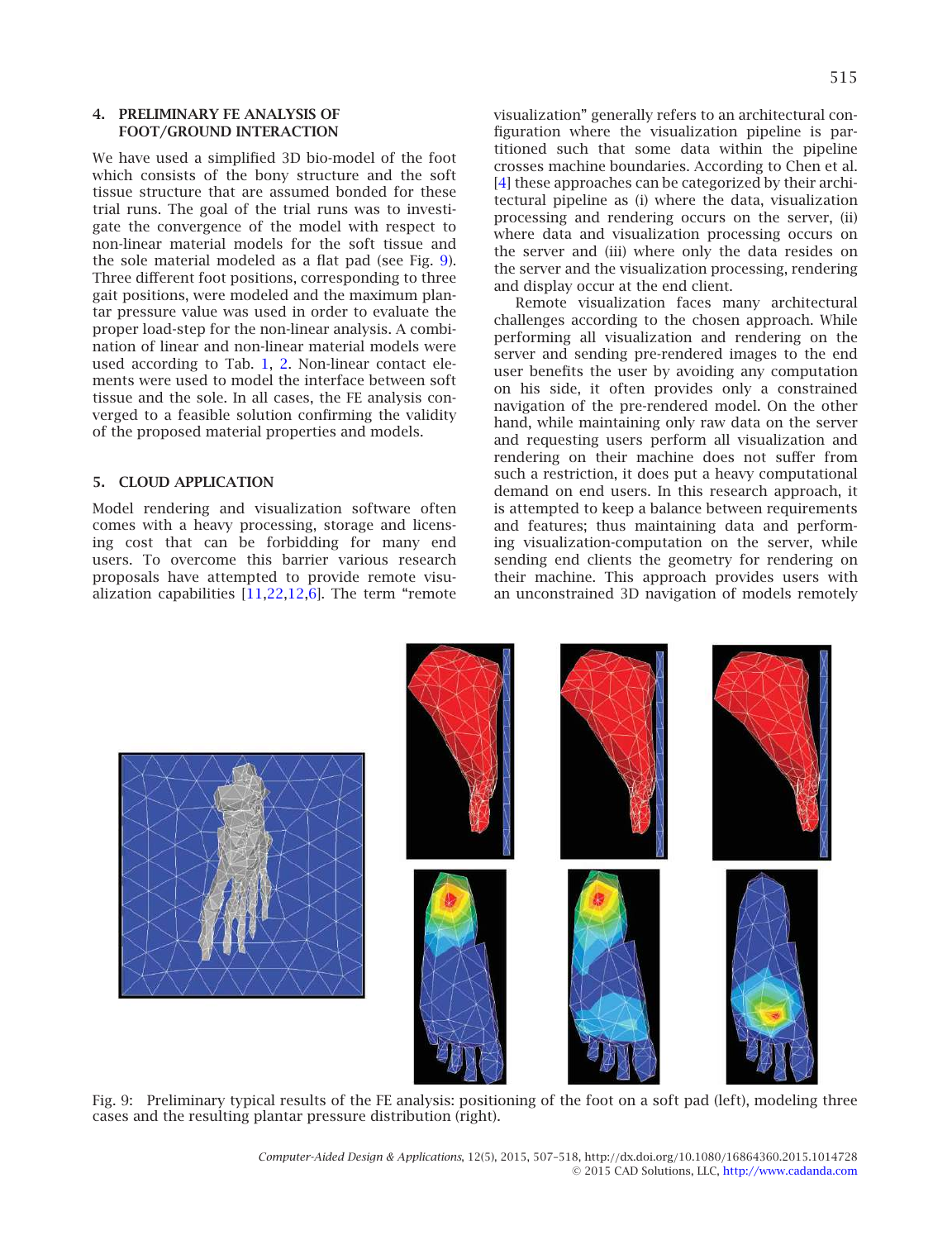

<span id="page-9-0"></span>Fig. 10: High level conceptual design of the proposed architecture.

stored while avoiding creating any user performance bottlenecks.

Therefore, computational intensive processing is performed close to the data and intermediate visualization results for final rendering are send to the users. To increase the availability, reliability and performance of the infrastructure a cloud based architecture is employed. Cloud computing is a model for enabling convenient, on-demand network access, to a shared pool of configurable computing resources, (e.g., networks, servers, storage, applications, and services) that can be rapidly provisioned and released with minimal management effort or service provider interaction. In cloud computing, the available service models are [\[21\]](#page-11-9):

- *Infrastructure as a Service (IaaS).* This provides the capability to provision processing, storage, networks, and other fundamental computing resources, and allow the consumer to deploy and run arbitrary software, which can include operating systems and applications.
- *Platform as a Service (PaaS).* This provides the capability to deploy onto the cloud infrastructure, consumer-created or acquired applications, produced using programming languages and tools supported by the provider.
- *Software as a Service (SaaS).* This provides the capability to use the provider's applications running on a cloud infrastructure. The applications are accessible from various client devices, through a thin client interface, such as a web browser.

In this research cloud computing at an IaaS and PaaS level is applied. At IaaS level storage and operating resources are acquired while at a PaaS level ready-use-services are acquired. An overview of the designed Cloud infrastructure is given in Fig. [10,](#page-9-0) where:

• Foot bio-models are fed into the system as raw data from which visualization processing generates 3D models of the anatomy of the foot.

- The visualization results (geometry, textures, etc.) are successively uploaded to the cloud storage.
- Upon user request the visualization results are forwarded to the end client to be rendered on his/her machine through a cloud based web platform. Users are provided with unconstrained interaction of the 3D model.

An end user can request to perform a simulation on a number of shoe materials (according to user provided parameters). These are combined with foot bio-models and are passed for FE analysis to ANSYS. The simulation results are provided to the user via the web platform. An end user is delivered with visualization results which are rendered on the client Graphics Processing Unit with WebGL which is a JavaScript API that provides a way to execute shader code on a user's GPU. In addition we employ Three.js a lightweight cross-browser JavaScript library/API to animate and interact with 3D computer graphics in conjunction with WebGL.

#### **6. CONCLUSIONS**

In this paper, the most important steps performed so far towards developing a complete foot bio-model adequate for performing FE analysis with the combination of ground and/or footwear materials have been described. The goal is to deliver the final research results as an interactive tool based on Cloud infrastructure. Although, all produced bone bio-models can be utilized for the production of FE models, a smooth and accurate bio-model surface will ease the process of FE meshing and provide less complicated structures.

After extensive research, the most appropriate materials and their properties that can be applied to the construction of foot bio-models and for modeling the ground and footwear sole structures have been determined. Foot/ground and foot/footwear interactions depend heavily on the chosen materials and the preliminary results confirm that the proposed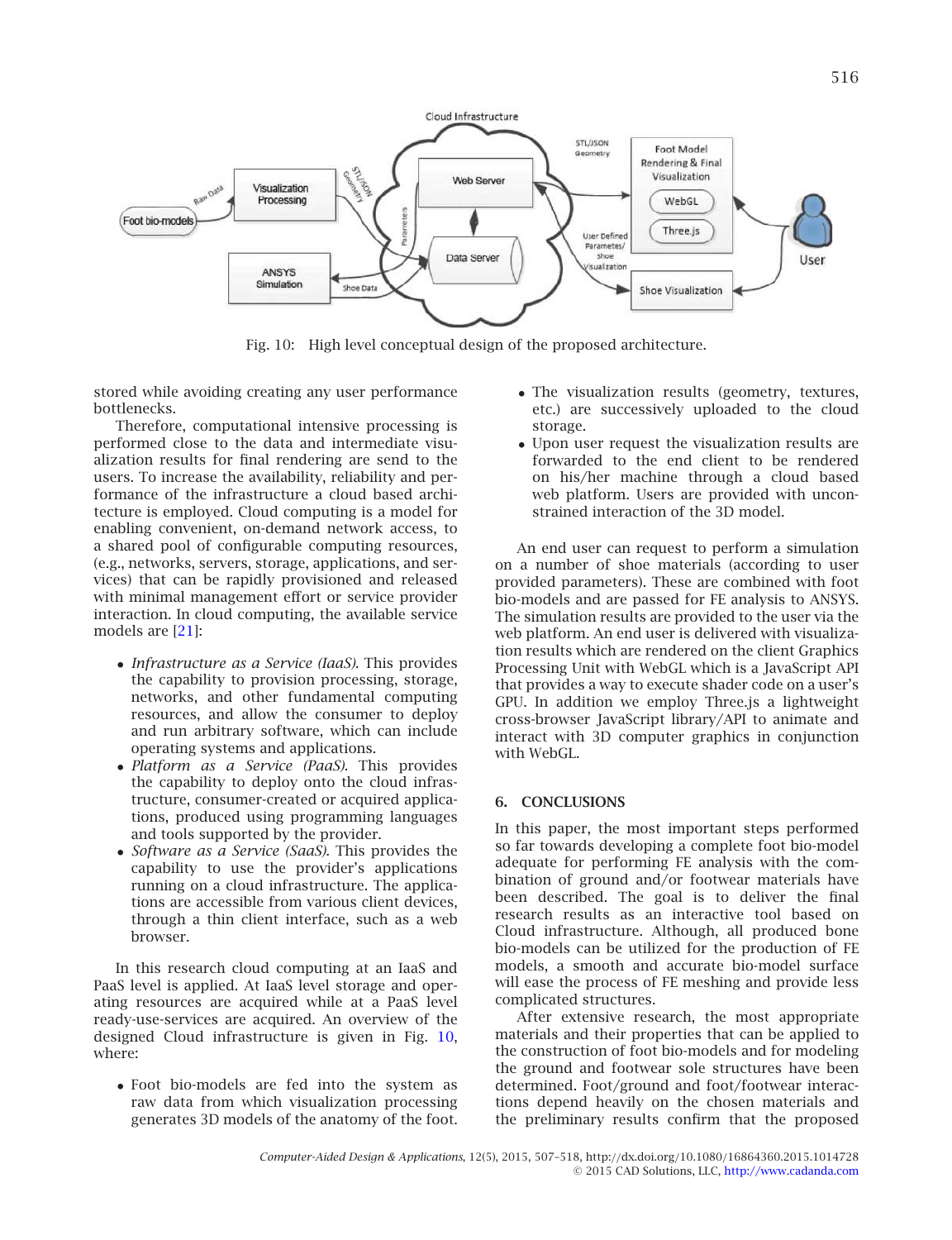The next steps of this research include the generation of the final FE model of all bone structures and corresponding FE models for the footwear sole structures that will be used for simulation purposes.

## **ACKNOWLEDGEMENTS**

This research has been co-financed by the European Union (European Social Fund - ESF) and Greek national funds through the Operational Program "Education and Lifelong Learning" of the National Strategic Reference Framework (NSRF) - Research Funding Program "ARISTEIA". We'd like to thank Athens Euroclinic for providing us the foot CT dataset.

## **REFERENCES**

- <span id="page-10-7"></span>[1] Adamson, A.; Alexa, M.: Approximating & Intersecting Surfaces from Points, Eurograhics Symposium on Geometry Processing, 2003, 230– 239.
- <span id="page-10-13"></span>[2] Athanasiou, K. A.; Liu, G. T.; Lavery, L. A.; Lanctot, D. R.; Schenck, R.C.: Biomechanical topography of human articular cartilage in the first metatarsophalangeal joint, Clinical Orthopaedics, 348, 1998, 269–281, [http://](http://dx.doi.org/10.1097/00003086-199803000-00038) [dx.doi.org/10.1097/00003086-199803000-](http://dx.doi.org/10.1097/00003086-199803000-00038) [00038](http://dx.doi.org/10.1097/00003086-199803000-00038)
- <span id="page-10-1"></span>[3] Azariadis, P.:, Finite Element Analysis in Footwear Design, in The Science of Footwear, Editor Prof. Ravi Goonetilleke, Taylor & Francis Group, November 06, 2012, 321–337, <http://dx.doi.org/10.1201/b13021-19>
- <span id="page-10-19"></span>[4] Chen, J.; Yoon, I.; Bethel, W.: Interactive, internet delivery of visualization via structured prerendered multiresolution imagery, IEEE Transactions on Visualization and Computer Graphics, 14(2), 2008, 302–12. [http://dx.doi.org/](http://dx.doi.org/10.1109/TVCG.2007.70428) [10.1109/TVCG.2007.70428](http://dx.doi.org/10.1109/TVCG.2007.70428)
- <span id="page-10-10"></span>[5] Cheung, J. T.; Zhang, M.: A 3-Dimensional finite element model of the human foot and ankle for insole design, Arch. Phys. Med. Rehab. 86, 2005, 353–358. [http://dx.doi.org/10.1016/](http://dx.doi.org/10.1016/j.apmr.2004.03.031) [j.apmr.2004.03.031](http://dx.doi.org/10.1016/j.apmr.2004.03.031)
- <span id="page-10-18"></span>[6] Dupont, F.; Duval, T.; Fleury, C.; Forest, J.; Gouranton, V.; Lando, P.; Schmutz, A.: Collaborative Scientific Visualization: The COLLAVIZ Framework, In S. Coquillart, V. Interrante, & T. Kuhlen (Eds.), Joint Virtual Reality Conference of EuroVR - EGVE – VEC, 2010.
- <span id="page-10-12"></span>[7] Gefen, A.; Megido-Ravid, M.; Itzchak, Y.; Arcan, M.: Biomechanical analysis of the threedimensional foot structure during gait: a basic tool for clinical applications, Journal of Biomechanical Engineering, 122, 2000, 630–639. <http://dx.doi.org/10.1115/1.1318904>
- <span id="page-10-3"></span>[8] Grove, O.; Rajab, K.; Piegl, A. L.; Lai-Yuen, S.: From CT to NURBS: Contour Fitting with Bspline Curves, Computer-Aided Design & Applications, 8(1), 2011, 3–21. [http://dx.doi.org/](http://dx.doi.org/10.3722/cadaps.2011.3-21) [10.3722/cadaps.2011.3-21](http://dx.doi.org/10.3722/cadaps.2011.3-21)
- <span id="page-10-8"></span>[9] Hoppe, H.; DeRose, T.; Duchamp, T.; McDonald, J.; Stuetzle, W.: Surface reconstruction from unorganized points, In Computer Graphics (Proc. SIGGRAPH '90), 1992, 26, 71–77.
- <span id="page-10-11"></span>[10] Huston, R. L.: Principles of Biomechanics, Dekker Mechanical Engineering Series, CRC Press, 2009, Boca Raton, Florida
- <span id="page-10-16"></span>[11] Jomier, J.; Jourdain, S.; Ayachit, U.; Marion, C.: Remote visualization of large datasets with MIDAS and ParaViewWeb, In Proceedings of the 16th International Conference on 3D Web Technology - Web3D'11, 2011, 147. New York, New York, USA: ACM Press. <http://dx.doi.org/10.1145/2010425.2010450>
- <span id="page-10-17"></span>[12] Jourdain, S.; Ayachit, U.; Geveci, B.: ParaViewWeb: A Web Framework for 3D Visualization and Data Processing, International Journal of Computer Information Systems and Industrial Management Applications, 3, 2011, 870–877.
- <span id="page-10-4"></span>[13] Kass, M.; Witkin, A.; Terzopoulos, D.: Snakes: Active Contour Models, International Journal of Computer Vision, 1988, 321–331. <http://dx.doi.org/10.1007/BF00133570>
- <span id="page-10-9"></span>[14] Kazhdan, M.; Bolitho, M.: Screened Poisson Surface Reconstruction Source Code, [http://](http://www.cs.jhu.edu/~misha/Code/PoissonRecon) [www.cs.jhu.edu/ misha/Code/PoissonRecon.](http://www.cs.jhu.edu/~misha/Code/PoissonRecon)
- <span id="page-10-5"></span>[15] Kazhdan, M.; Bolitho, M.; Hoppe, H.: Poisson Surface Reconstruction, Eurographics Symposium on Geometry Processing, 2006.
- <span id="page-10-6"></span>[16] Kazhdan, M.; Hoppe, H.: Screened Poisson Surface Reconstruction, ACM Trans. On Graphics, 32(3), 2013 (Presented at SIGGRAPH 2013.)
- <span id="page-10-15"></span>[17] Lemmon, D.; Shing, T. Y.; Hashmi, A.; Ulbrecht, J. S.; Cavanagh, P. R.: The Effect of Insoles in Theurapeutic Footwear – A finite Element Approach, Journal of Biomechanics, 30(6), 1997, 615–620. [http://dx.doi.org/10.1016/](http://dx.doi.org/10.1016/S0021-9290(97)00006-7) [S0021-9290\(97\)00006-7](http://dx.doi.org/10.1016/S0021-9290(97)00006-7)
- <span id="page-10-14"></span>[18] Liu, G. T.; Lavery, L. A.; Schenck, R. C.; Lanctot, D. R.; Zhu, C. F.; Athanasiou, K. A.: Human Articular Cartilage Biomechanics of the Second Metatarsal Intermediate Cuneiform Joint, The Journal of Foot & Ankle Surgery, 36(5), 1997, 336–374. [http://dx.doi.org/10.1016/S1067-](http://dx.doi.org/10.1016/S1067-2516(97)80039-7) [2516\(97\)80039-7](http://dx.doi.org/10.1016/S1067-2516(97)80039-7)
- <span id="page-10-0"></span>[19] Lohfeld, S.; Barron, V.; McHugh, P. E.: Biomodels of Bone: A Review, Annals of Biomedical Engineering, 33(10), 2005, 1295–1311. <http://dx.doi.org/10.1007/s10439-005-5873-x>
- <span id="page-10-2"></span>[20] Mehta, V. B.; Rajani, S.; Sinha, G.: Comparison of Image Processing Techniques (Magnetic Resonance Imaging, Computed Tomography Scan and Ultrasound) for 3D Modeling and Analysis